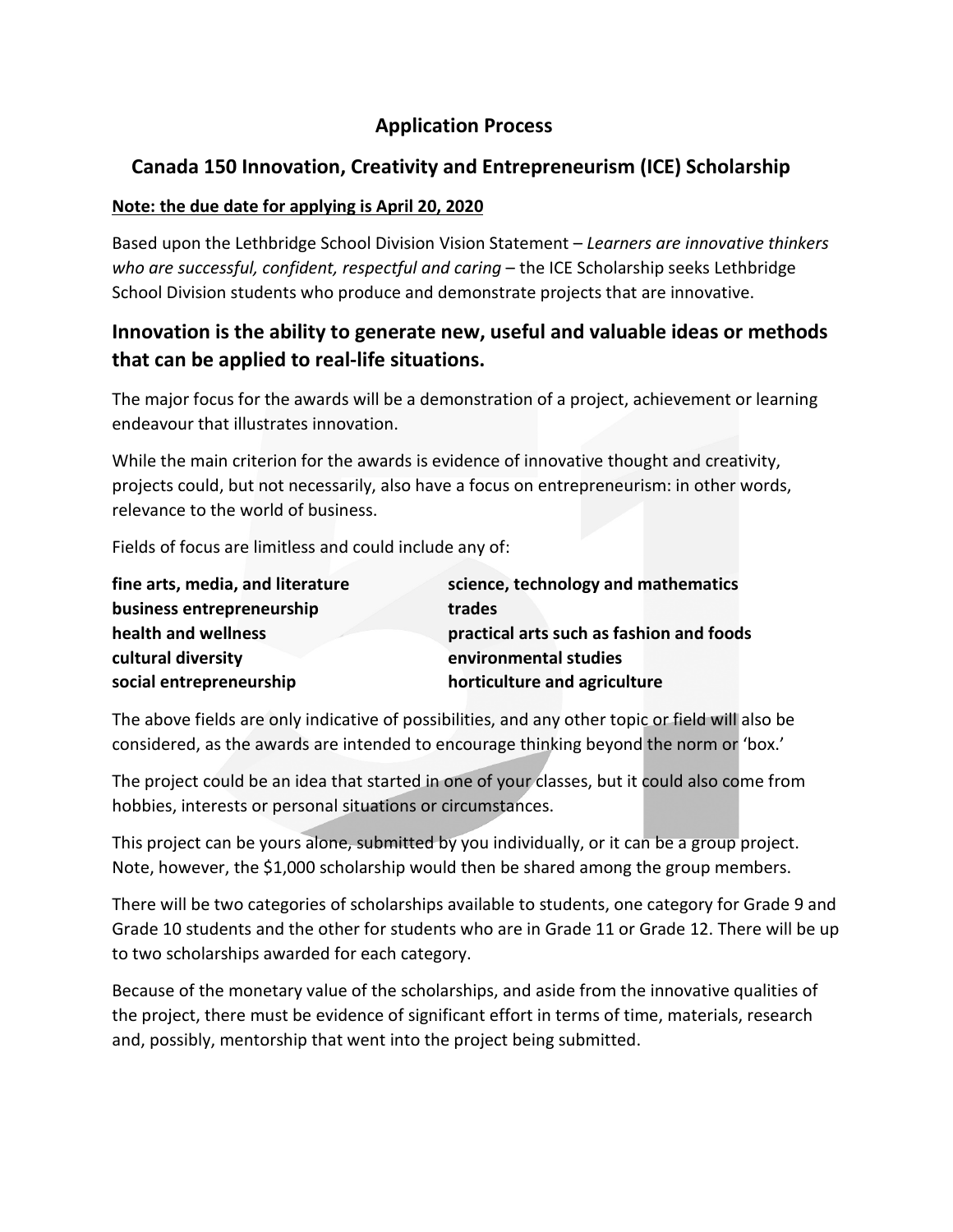### **There are three general possibilities for how you might go about your project:**

- The project could be one you have already completed, in which case you would simply complete the application and submit it before the April 20, 2020 deadline.
- The project could be one which you have begun but not completed, in which case you would complete the project and submit your application, again before April 20.
- The project could be an entirely new one. In this case, you would begin and complete the project for submission prior to the March deadline.

Timelines for choosing winners:

- The application process will begin on January 20, 2020. You will be able to submit your application either directly to the Lethbridge School Division Education Centre at 533 – 15<sup>th</sup> Street South, or online via the District web page, where scholarship information will be posted after January 20.
- All applications must be submitted on or before April 20, 2020.
- Applications will be initially judged by a Selection Panel in order to develop a list of finalists. Finalists will be notified by May 4, 2020. Initial applications will be judged according to the rubric or chart that is part of the Application Requirement Form.
- Finalists will be invited to present their projects live before the Selection Panel sometime during the month of May, 2020. Those who are selected as finalists will be provided with information about what the presentations should be like or could contain.
- Scholarship winners will be announced before the end of the 2019-2020 school year, and the actual award cheques will be presented on June 23 during the final board meeting of the 2019-2020 school year.

To apply, you must complete the information required on the attached **Application Form**. Note, that in addition to information about you and the project, you will need the signature of an administrator or counsellor from your school. Good luck!